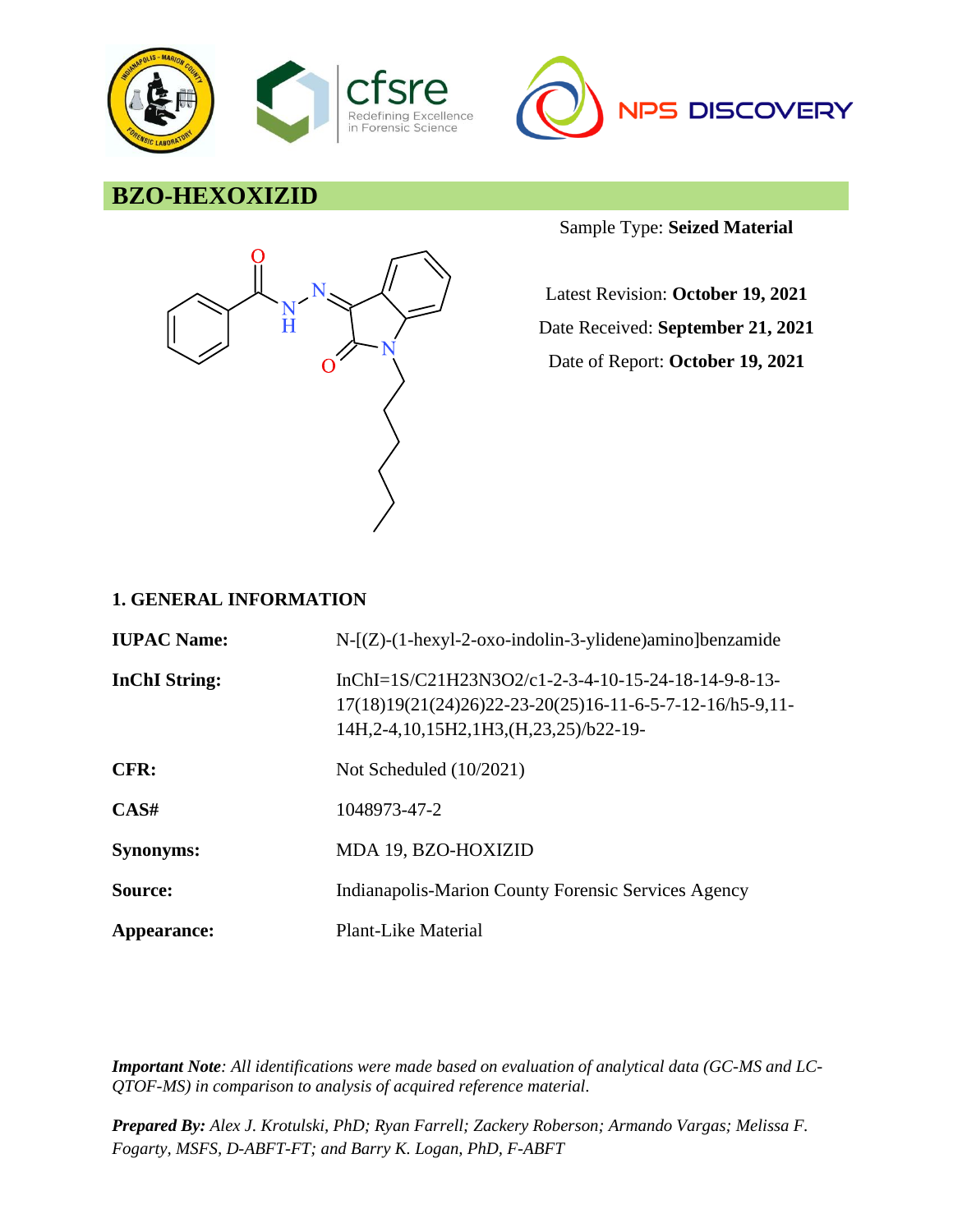### **2. CHEMICAL AND PHYSICAL DATA**

### **2.1 CHEMICAL DATA**

| Form | Chemical             | <b>Molecular</b> | <b>Molecular Ion</b> | <b>Exact Mass</b> |
|------|----------------------|------------------|----------------------|-------------------|
|      | <b>Formula</b>       | Weight           | $\mathbf{[M^{+}]}$   | $[M+H]^+$         |
| Base | $C_{21}H_{23}N_3O_2$ | 349.4            | 349                  | 350.1863          |

#### **3. BRIEF DESCRIPTION**

BZO-HEXOXIZID (MDA 19) is classified as a synthetic cannabinoid. Synthetic cannabinoids have been reported to cause psychoactive effects similar to delta-9 tetrahydrocannabinol (THC). Synthetic cannabinoids have caused adverse events, including deaths, as described in the literature. BZO-HEXOXIZID was synthesized and studied in the late 2000's by scientists at the University of Texas M. D. Anderson Cancer Center.<sup>1,2,3</sup> BZO-HEXOXIZID is reported to be a potent and selective cannabinoid receptor  $2$  (CB<sub>2</sub>) agonist. Several closely related analogues make up this new generation of synthetic cannabinoids, some of which have been studied and reported.3,4 Scientists at Cayman Chemical and the CFSRE developed a new naming convention for this subclass, calling these new drugs the "OXIZIDs".<sup>5</sup> OXIZID represents the core/linker region of this new synthetic cannabinoid structure. The OXIZID subclass recently emerged among the recreation drug supply internationally, seemingly as replacements after a synthetic cannabinoid class-wide ban implemented by China in July 2021 which included most traditional indole and indazole structural scaffolds. To date, multiple OXIZID analogues have been identified worldwide, most of which are unstudied with pharmacological and human effects undetermined. Currently, no analogues of the OXIZID subclass are scheduled substances in the United States.

| <b>BZO-HEXOXIZID</b>                                             | <b>BZO-POXIZID</b>                                                | <b>5F-BZO-POXIZID</b>                                                                         |
|------------------------------------------------------------------|-------------------------------------------------------------------|-----------------------------------------------------------------------------------------------|
|                                                                  |                                                                   |                                                                                               |
| $(Z)$ -N'- $(1$ -HEXyl-2-OXoIndolin-<br>3-ylidene)BenZOhydraZIDe | $(Z)$ -N'- $(1-$ Pentyl-2-OXoIndolin-<br>3-ylidene)BenZOhydraZIDe | $(Z)$ - $N'$ - $(1$ - $(5$ -FluoroPentyl-2-<br>OXoIndolin-3-ylidene)<br><b>BenZOhydraZIDe</b> |
| Name: <b>BZO-HEXOXIZID</b>                                       | Name: <b>BZO-POXIZID</b>                                          | Name: 5F-BZO-POXIZID                                                                          |
| Synonyms: MDA-19,<br><b>MDA19, MDA19</b>                         | Synonyms: 5C-MDA-19,<br><b>MDA-19 pentyl analogue</b>             | Synonyms: 5F-MDA-19,<br><b>MDA-19 5-fluoropentyl analogue</b>                                 |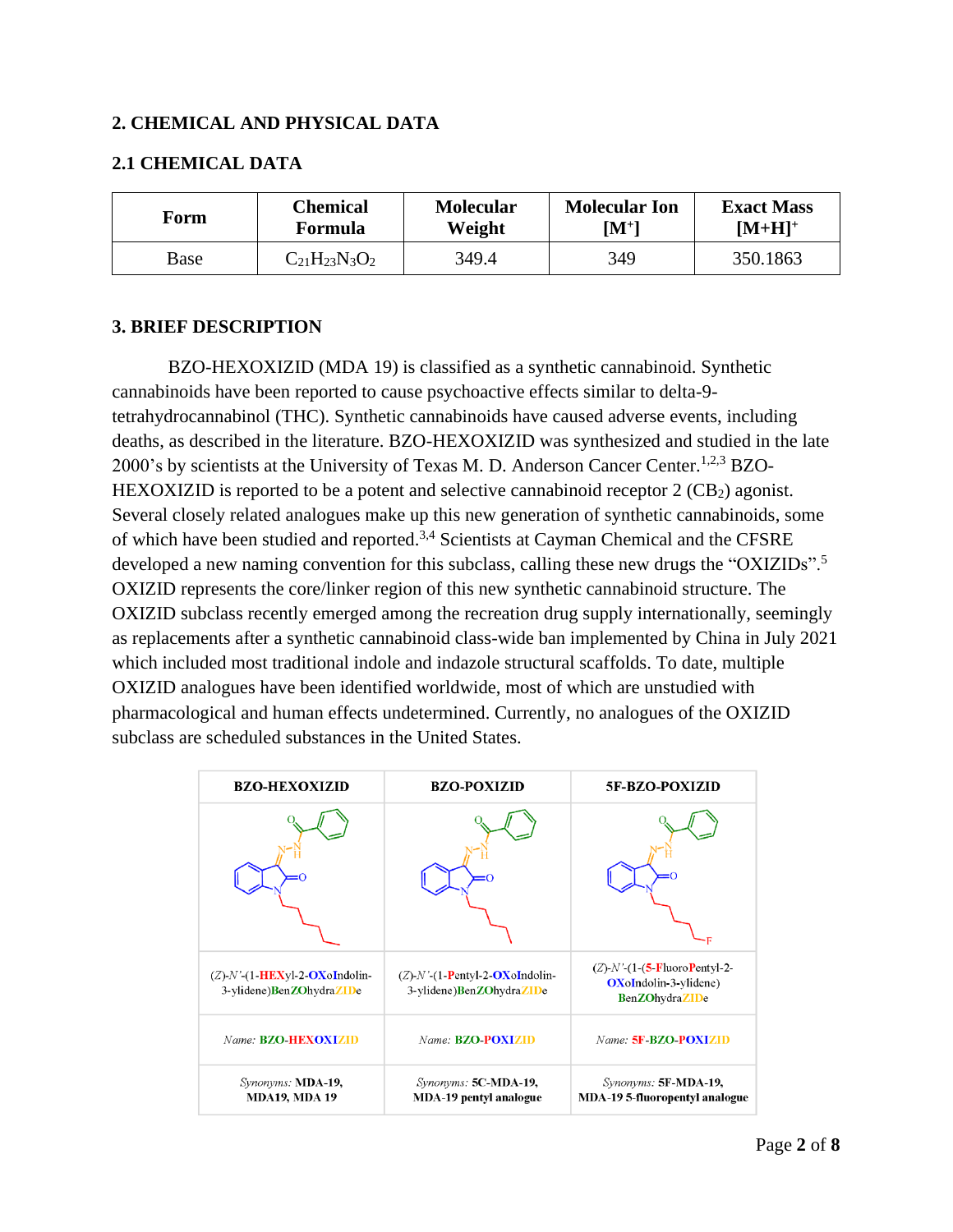# **4. ADDITIONAL RESOURCES**

- 1. Attala MN, Daiz P. (2009) Patent WO2009012227A1. Hydrazone Modulators of Cannabinoid Receptors.<https://patents.google.com/patent/US20180200225A1/en>
- 2. Xu JJ, Diaz P, Astruc-Diaz F, Craig S, Munoz E, Naguib M. (2010) Pharmacological characterization of a novel cannabinoid ligand, MDA19, for treatment of neuropathic pain. *Anesthesia and Analgesia*. 111, 99–109. <https://pubmed.ncbi.nlm.nih.gov/20522703/>
- 3. Diaz P, Xu J, Astruc-Diaz F, Pan H, Brown DL, Naguib M. (2008) Design and Synthesis of a Novel Series of N-Alkyl Isatin Acylhydrazone Derivatives that Act as Selective Cannabinoid Receptor 2 Agonist for the Treatment of Neuropathic Pain. *J. Med. Chem*. 2008, 51, 4932–4947.<https://pubs.acs.org/doi/10.1021/jm8002203>
- 4. Diaz P, Phatak SS, Xu J, Astruc-Diaz F, Cavasotto CN, and Naguib M. (2009) 6-Methoxy-Nalkyl Isatin Acylhydrazone Derivatives as a Novel Series of Potent Selective Cannabinoid Receptor 2 Inverse Agonists: Design, Synthesis, and Binding Mode Prediction. *J. Med. Chem*. 52, 433–444.<https://pubs.acs.org/doi/10.1021/jm801353p>
- 5. Robert M. Schelkun, Alex J. Krotulski, Donna M. Iula, and Barry K. Logan. (2021) New Systematic Naming for Synthetic Cannabinoid "MDA-19" and Its Related Analogues: BZO-HEXOXIZID, 5F-BZO-POXIZID, and BZO-POXIZID. *Center for Forensic Science Research and Education*. [https://www.npsdiscovery.org/new-systematic-naming](https://www.npsdiscovery.org/new-systematic-naming-for-synthetic-cannabinoid-mda-19-and-its-related-analogues-bzo-hexoxizid-5f-bzo-poxizid-and-bzo-poxizid/)[for-synthetic-cannabinoid-mda-19-and-its-related-analogues-bzo-hexoxizid-5f-bzo](https://www.npsdiscovery.org/new-systematic-naming-for-synthetic-cannabinoid-mda-19-and-its-related-analogues-bzo-hexoxizid-5f-bzo-poxizid-and-bzo-poxizid/)[poxizid-and-bzo-poxizid/](https://www.npsdiscovery.org/new-systematic-naming-for-synthetic-cannabinoid-mda-19-and-its-related-analogues-bzo-hexoxizid-5f-bzo-poxizid-and-bzo-poxizid/)

<https://www.caymanchem.com/product/10563/mda-19>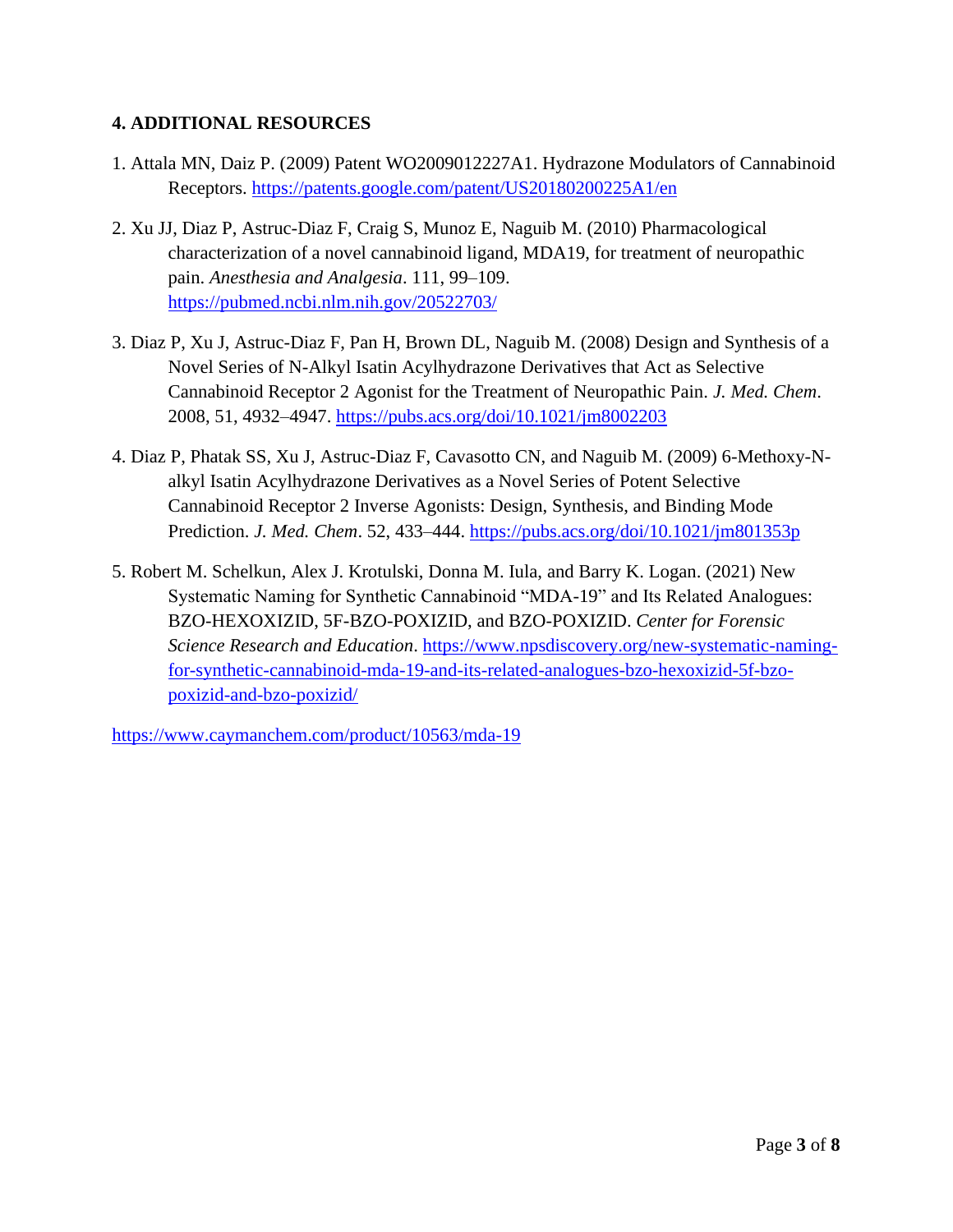# **5. QUALITATIVE DATA**

# **5.1 GAS CHROMATOGRAPHY MASS SPECTROMETRY (GC-MS)**

| <b>Testing Performed At:</b> | The Center for Forensic Science Research and Education at the<br>Fredric Rieders Family Foundation (Willow Grove, PA)                                                                                                                                                                                                                                           |
|------------------------------|-----------------------------------------------------------------------------------------------------------------------------------------------------------------------------------------------------------------------------------------------------------------------------------------------------------------------------------------------------------------|
| <b>Sample Preparation:</b>   | Dilution in methanol (Indianapolis-Marion County Forensic<br>Services Agency)                                                                                                                                                                                                                                                                                   |
| <b>Instrument:</b>           | Agilent 5975 Series GC/MSD System                                                                                                                                                                                                                                                                                                                               |
| Column:                      | Agilent J&W DB-1 $(12 \text{ m x } 200 \text{ µm x } 0.33 \text{ µm})$                                                                                                                                                                                                                                                                                          |
| <b>Carrier Gas:</b>          | Helium (Flow: $1.46$ mL/min)                                                                                                                                                                                                                                                                                                                                    |
| <b>Temperatures:</b>         | Injection Port: 265 °C                                                                                                                                                                                                                                                                                                                                          |
|                              | Transfer Line: 300 °C                                                                                                                                                                                                                                                                                                                                           |
|                              | MS Source: 230 °C                                                                                                                                                                                                                                                                                                                                               |
|                              | MS Quad: 150 °C                                                                                                                                                                                                                                                                                                                                                 |
|                              | Oven Program: 50 °C for 0 min, 30 °C/min to 340 °C for 2.3 min                                                                                                                                                                                                                                                                                                  |
| <b>Injection Parameters:</b> | <b>Injection Type: Splitless</b>                                                                                                                                                                                                                                                                                                                                |
|                              | Injection Volume: 1 µL                                                                                                                                                                                                                                                                                                                                          |
| <b>MS Parameters:</b>        | Mass Scan Range: 40-550 m/z                                                                                                                                                                                                                                                                                                                                     |
|                              | Threshold: 250                                                                                                                                                                                                                                                                                                                                                  |
| <b>Retention Time:</b>       | 8.70 min                                                                                                                                                                                                                                                                                                                                                        |
| <b>Standard Comparison:</b>  | Reference material for BZO-HEXOXIZID (MDA 19; Batch:<br>0520119) was purchased from Cayman Chemical (Ann Arbor, MI,<br>USA). Analysis of this standard resulted in positive identification<br>of the analyte in the exhibit as BZO-HEXOXIZID based on<br>retention time (8.69 min) and mass spectral data.<br>(https://www.caymanchem.com/product/10563/mda-19) |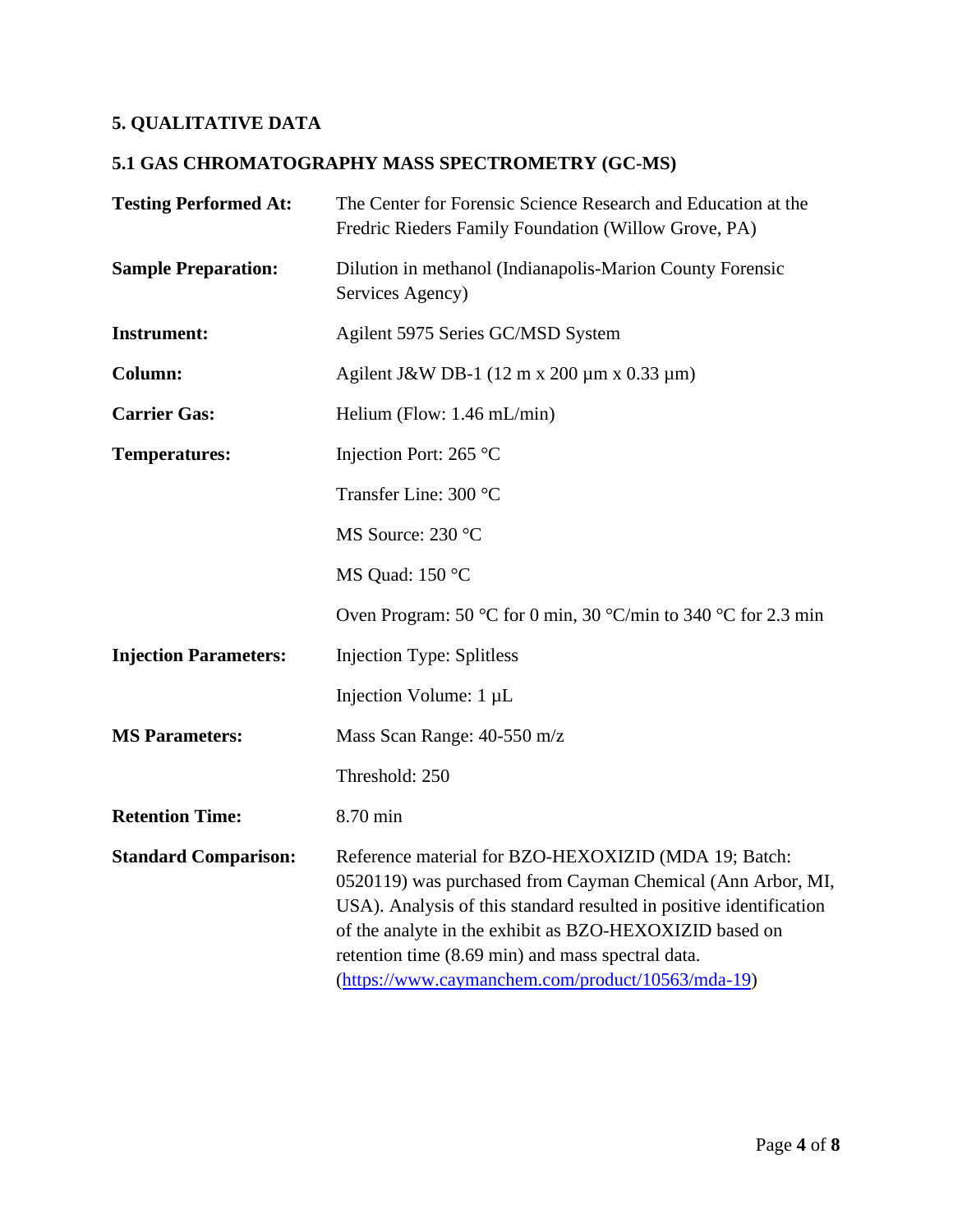



*Additional peaks in chromatogram: internal standards (3.09 and 5.73 mins)*



**EI (70 eV) Mass Spectrum: BZO-HEXOXIZID**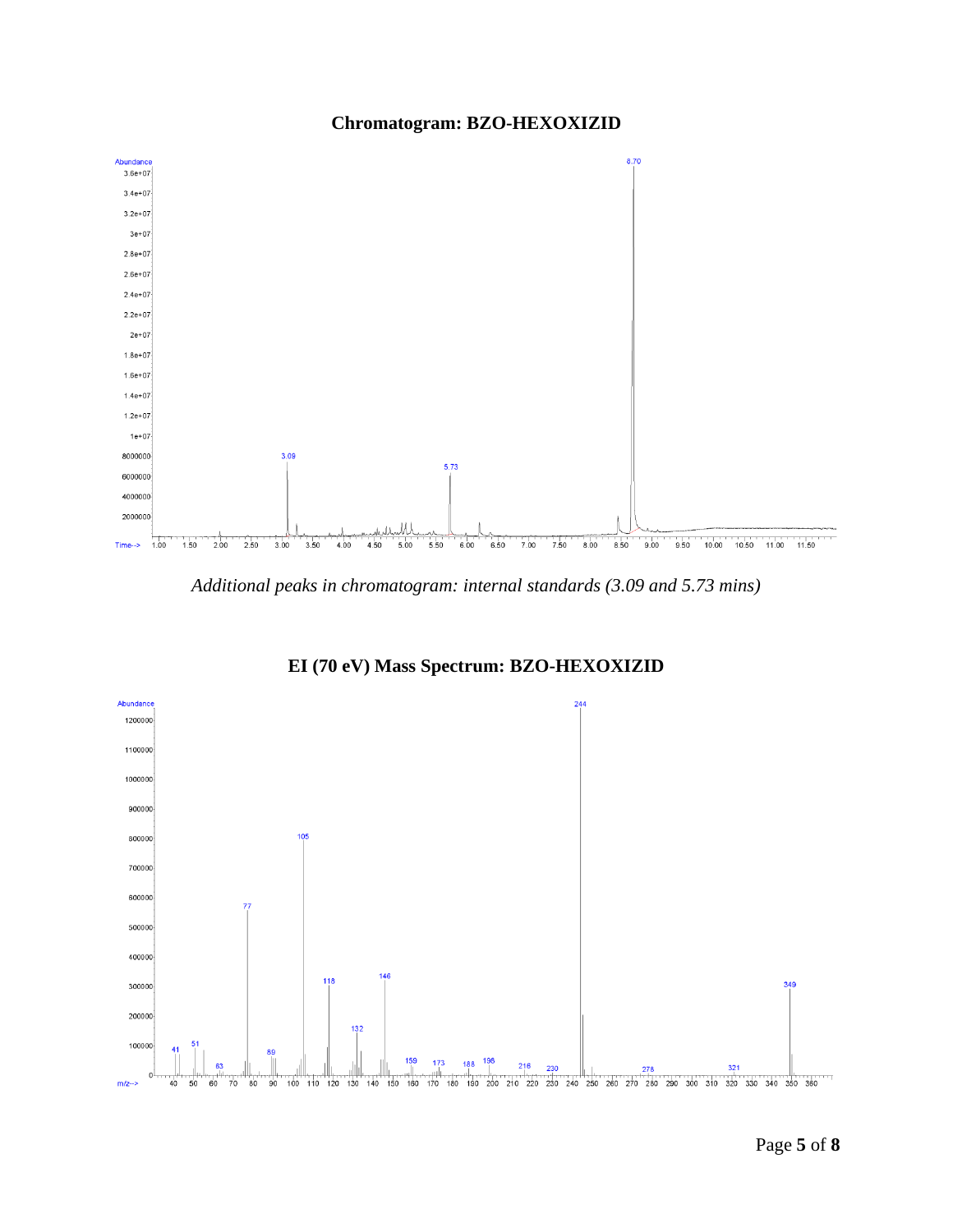# **5.2 LIQUID CHROMATOGRAPHY QUADRUPOLE TIME OF FLIGHT MASS SPECTROMETRY (LC-QTOF)**

| <b>Testing Performed At:</b> | The Center for Forensic Science Research and Education at the<br>Fredric Rieders Family Foundation (Willow Grove, PA)                                                                                                                                                                                                                                            |
|------------------------------|------------------------------------------------------------------------------------------------------------------------------------------------------------------------------------------------------------------------------------------------------------------------------------------------------------------------------------------------------------------|
| <b>Sample Preparation:</b>   | Dilution in methanol (Indianapolis-Marion County Forensic<br>Services Agency) followed by 1:100 dilution of GC-MS sample in<br>mobile phase (CFSRE)                                                                                                                                                                                                              |
| <b>Instrument:</b>           | Sciex TripleTOF <sup>®</sup> 5600+, Shimadzu Nexera XR UHPLC                                                                                                                                                                                                                                                                                                     |
| Column:                      | Phenomenex <sup>®</sup> Kinetex C18 (50 mm x 3.0 mm, 2.6 $\mu$ m)                                                                                                                                                                                                                                                                                                |
| <b>Mobile Phase:</b>         | A: Ammonium formate (10 mM, pH 3.0)                                                                                                                                                                                                                                                                                                                              |
|                              | B: Methanol/acetonitrile (50:50)                                                                                                                                                                                                                                                                                                                                 |
|                              | Flow rate: $0.4$ mL/min                                                                                                                                                                                                                                                                                                                                          |
| <b>Gradient:</b>             | Initial: 95A:5B; 5A:95B over 13 min; 95A:5B at 15.5 min                                                                                                                                                                                                                                                                                                          |
| <b>Temperatures:</b>         | Autosampler: 15 °C                                                                                                                                                                                                                                                                                                                                               |
|                              | Column Oven: 30 °C                                                                                                                                                                                                                                                                                                                                               |
|                              | Source Heater: 600 °C                                                                                                                                                                                                                                                                                                                                            |
| <b>Injection Parameters:</b> | Injection Volume: $10 \mu L$                                                                                                                                                                                                                                                                                                                                     |
| <b>QTOF Parameters:</b>      | TOF MS Scan Range: 100-510 Da                                                                                                                                                                                                                                                                                                                                    |
|                              | Precursor Isolation: SWATH® acquisition (27 windows)                                                                                                                                                                                                                                                                                                             |
|                              | Fragmentation: Collison Energy Spread (35±15 eV)                                                                                                                                                                                                                                                                                                                 |
|                              | MS/MS Scan Range: 50-510 Da                                                                                                                                                                                                                                                                                                                                      |
| <b>Retention Time:</b>       | 10.58 min                                                                                                                                                                                                                                                                                                                                                        |
| <b>Standard Comparison:</b>  | Reference material for BZO-HEXOXIZID (MDA 19; Batch:<br>0520119) was purchased from Cayman Chemical (Ann Arbor, MI,<br>USA). Analysis of this standard resulted in positive identification<br>of the analyte in the exhibit as BZO-HEXOXIZID based on<br>retention time (10.56 min) and mass spectral data.<br>(https://www.caymanchem.com/product/10563/mda-19) |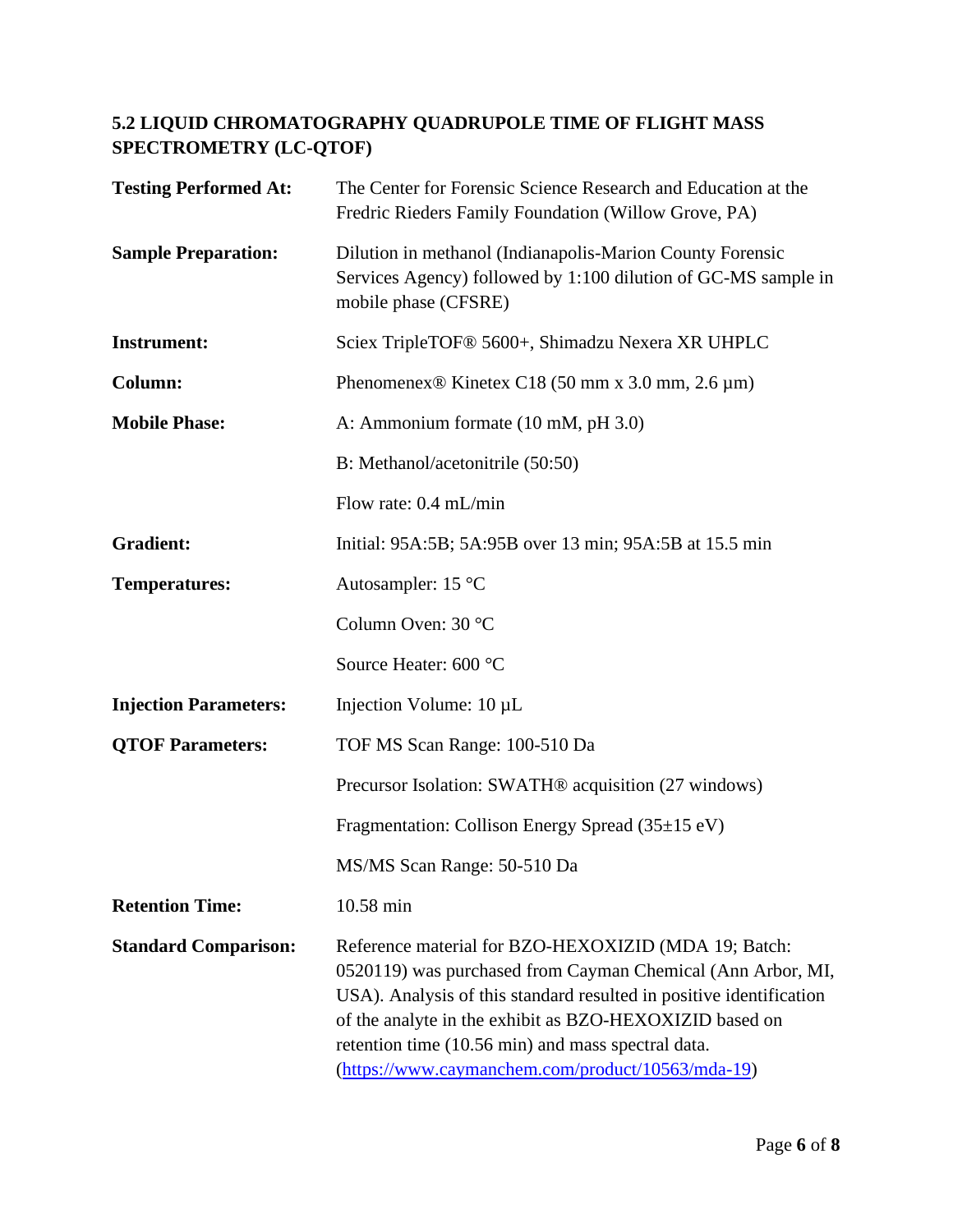# **Chromatogram: BZO-HEXOXIZID**